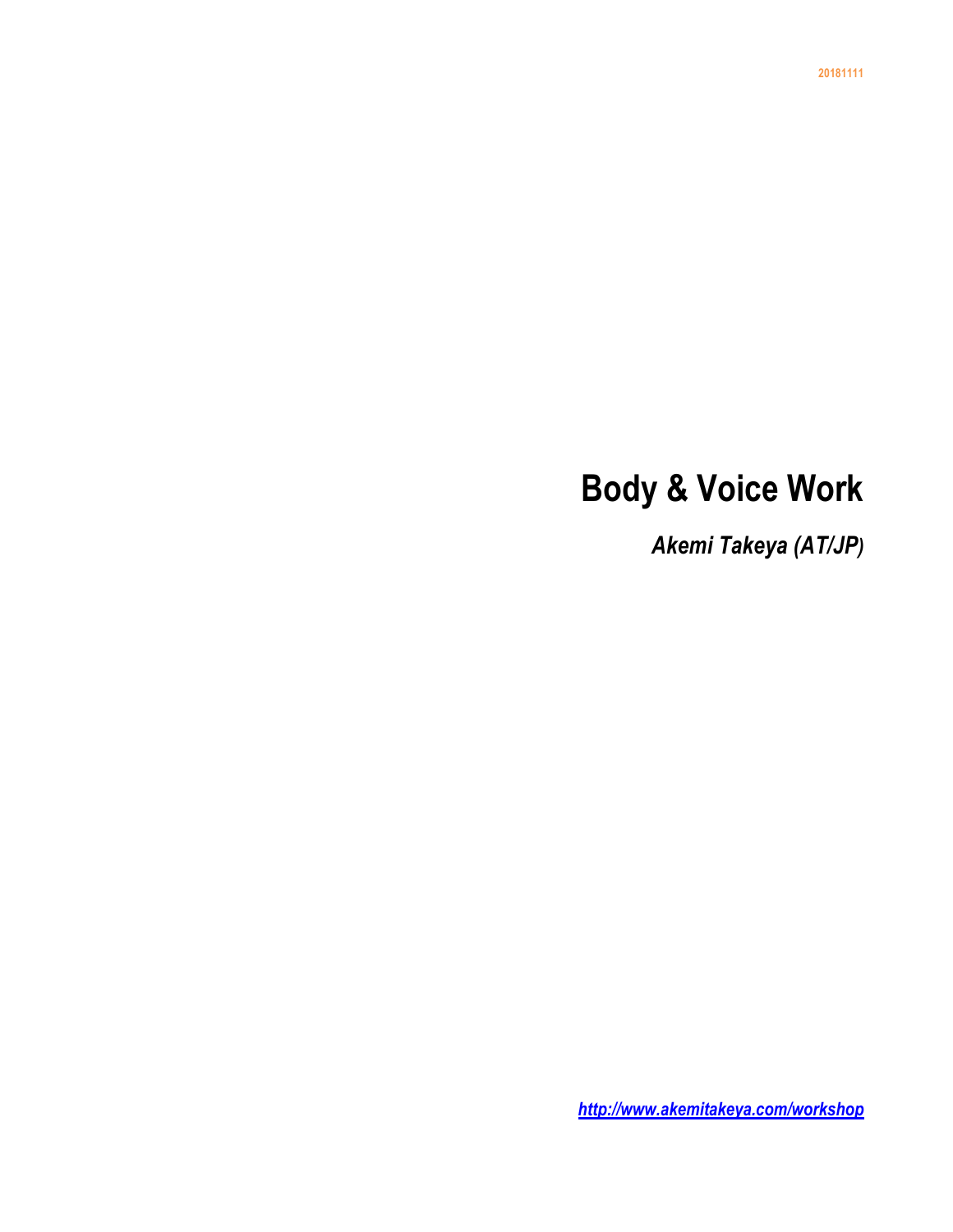## **Concept**

This workshop aims is to find the transformative power of the body through raising awareness and unveiling unconscious habits. Those habits, which take the form of different movement patterns in daily life, are going to be investigated: How do they become part of us? How do they evolve? How can we get out of them? Furthermore, Akemi proceeds with asking questions: How can we handle the mechanical functions of what we do in any existing dance technique, such as Ballet, Jazz, Tap, HipHop, Contemporary, Butoh etc.? Why perform in front of an audience? Who is your audience and who is the person you work for? Where is the origin of power? What makes you move?

Akemi attempts to awake one's own nature and thus trace its origins. The basic training consists of (re)connecting the *"Embryonal Breathing Technique"* and the perceptive skills that have become atrophied through civilization. Through this practice the "*Feeler(s)"* of humankind (like those of insects) could be revived. The aim is to deepen one's perceptive ability in sensing an invisible inner energy in the body, which Akemi named "Breath Body". In addition, the workshop participants are going to explore their own presence on stage, articulation, releasing and tensing, offensiveness and defensiveness, reaction and action, instant selection and decision, timing, personal history, sharing something, face, attitude, gesture, words and voice.

*" In an attempt to awake one's own nature and originality, which aids imagination and expressiveness as well as concentration/stage presence. It also examines the relationship between the momentary act and the fleeting presence of the body and strengthens perceptive faculties. This sensory awakening is a basic tool to achieve an individual aesthetic and a choreographic devising process in one's own creative work."*

*Bodily movement adjusts itself when one is made aware of the gap between the inner metamorphic form of the breathbody and the outer physical body. This reorganization or self-dialogue leads to the discovery of new aspects within oneself, thus clarifying the self within one's own physical body. Furthermore, the oscillation between action and reaction triggers an interaction between oneself, space and sound, enabling us to experience a moment of inner balance of all the dimensions within ourselves. This gives us the chance to create truly original material, which can then be utilized as an expressive tool for movement and voice.*

*The natural regeneration of inner strength results in an encouraging revitalization and enthusiasm. This regenerative ability can be applied in many artistic fields as well as in numerous daily activities.*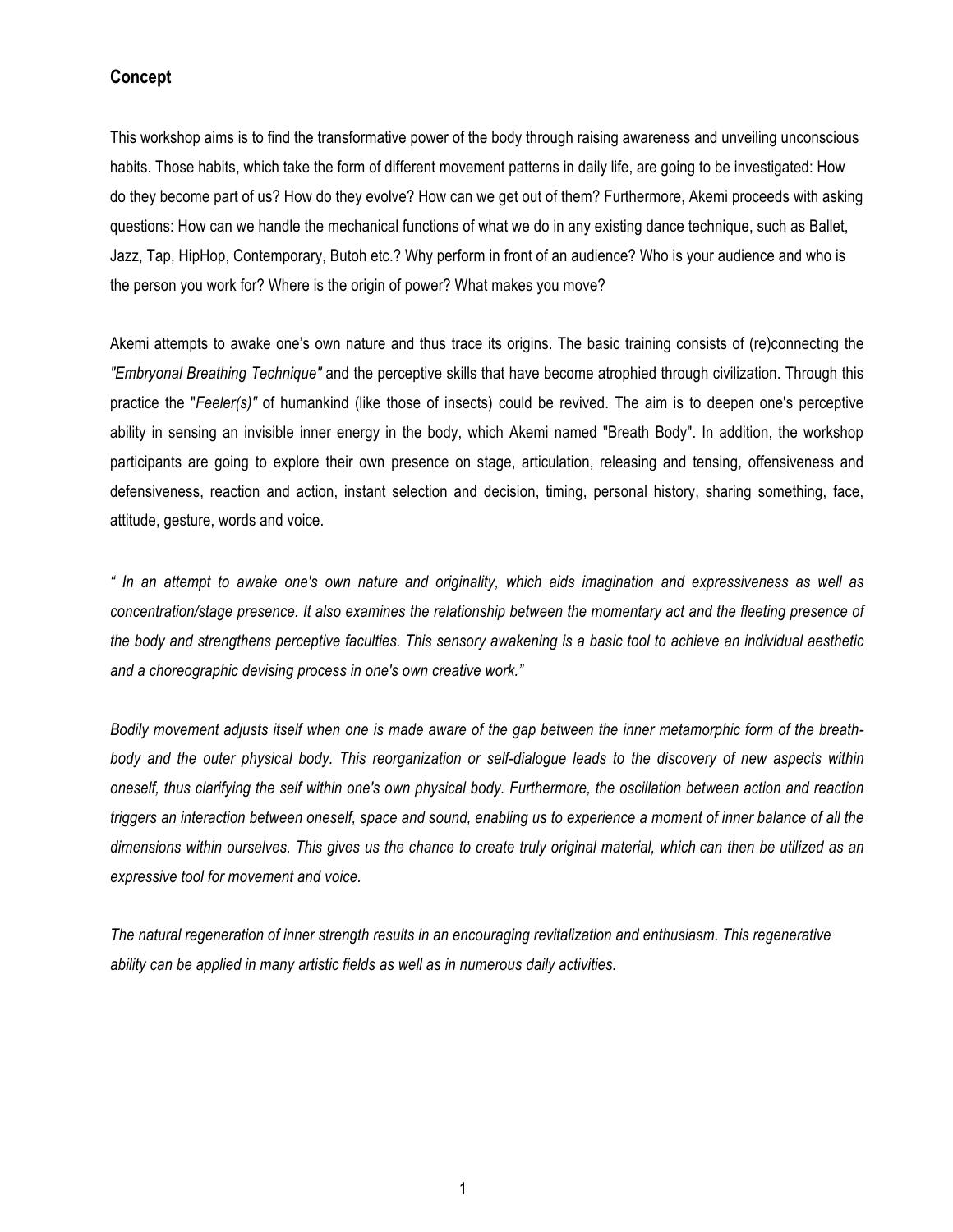# **Working Tasks**

# **Body & Voice Work (Basic)**

## *Feeler(s) - the Internal reformation of body*

Learning the embryonal breathing technique / Recognition of the breath-body / Finding the position of standing & going\*with phantom tail / Practicing basic exercises of circular movement and spiral movement technique/ Reacting & acting / interaction between body & voice / Observation of human voices coming through the reflection of breathing from the spinal column / Partner & group work

# **Body & Voice Work (Basic+)**

## *Beyond Habits and No Habits - the transformative power of body*

Isolation of parts of the body and joint training / Forwarding of impulses - impression & expression / Enhancement of the imagination through the presentation of images like the "4 elements", colours / Deepening the 5 senses / Tension and relaxation of the muscles, suppleness / Simple walking and running / Conscious spatial perception / Balance, time, rhythm training

# **Intensive Workshop**

## *Body & Voice Work on the creative process*

In addition to the Basic & Basic+ work, we will research for the Interaction between Impression and expression in the experimental session for *Acting, Moving, Speaking and Singing* in the development of initiative ideas.

## **Improvisation:**

Self-introduction & self-dialogue **/** Provoking spontaneous acts based on various motives **/** Setting up a momentary definition of one's own creative work / Creating an easy, junk, non-sense improvisation on a topic of daily life / Developing a thought project / Analyzing one's own body language as attitude / Instant reflection of encouraged & revitalized inner energy

## **Composition:**

Organization of increasing motivation in choosing different directions while creating **/** Coordination of one's own inner sense & interests / Definition of one's own art work in multidisciplinary settings/ Application of one's own characteristic functions and abilities / Examining one's own individual aesthetic / Metamorphic processing through looping of actions = repetition of movement & vocalization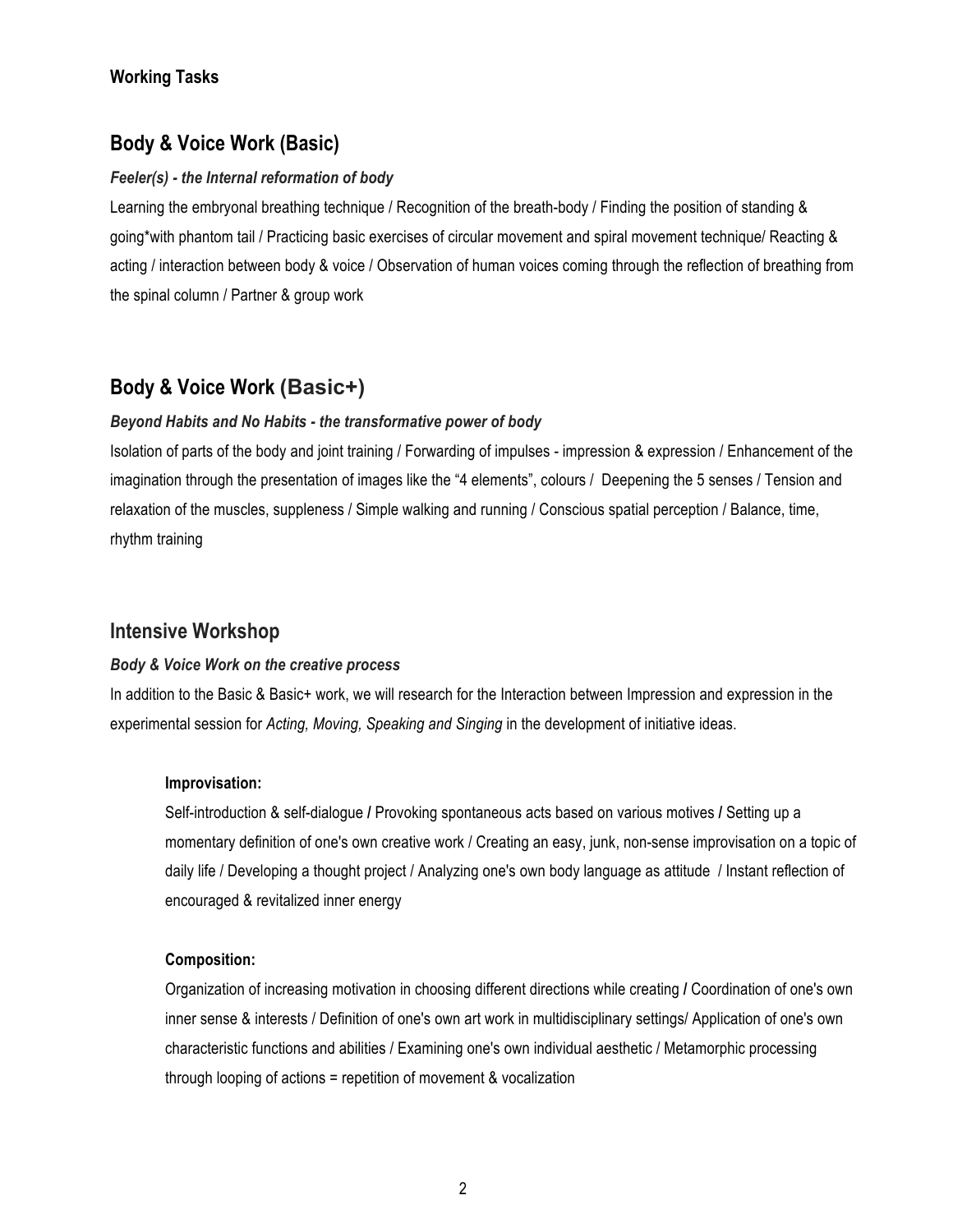# **Detailed description**

- a. Embryonal Breathing Technique
- b. Interaction Between Body & Voice
- c. Breath-body

**The detailed description of each point is as follows;**

# **a. Embryonal Breathing Technique**

This technique is the basis for transforming a target medium into bodily motion, vocalization, and acting. devised by Kinuko Nishina



# **What it is:**

- 1. The body assumes a position similar to that of an embryo; a state of relaxation sets in, comparable to the one experienced in the amniotic fluid in the womb, which in turn forms the basis of abdominal breathing.
- 2. During training, special attention is given to embryonal breathing – a deep abdominal breathing technique that is easy to learn.
- 3. In the basic position an upright position similar to that of an embryo – motions are coordinated with abdominal breathing (fully expanded diaphragm).

This position relaxes the acupressure point, "the door of life" on the lumbar vertebra, which regulates all organs and improves their functions.

This breathing technique characteristically motivates our "primeval voice" to relieve us (by sighing). Thus, our breathing eventually becomes deeper and more free.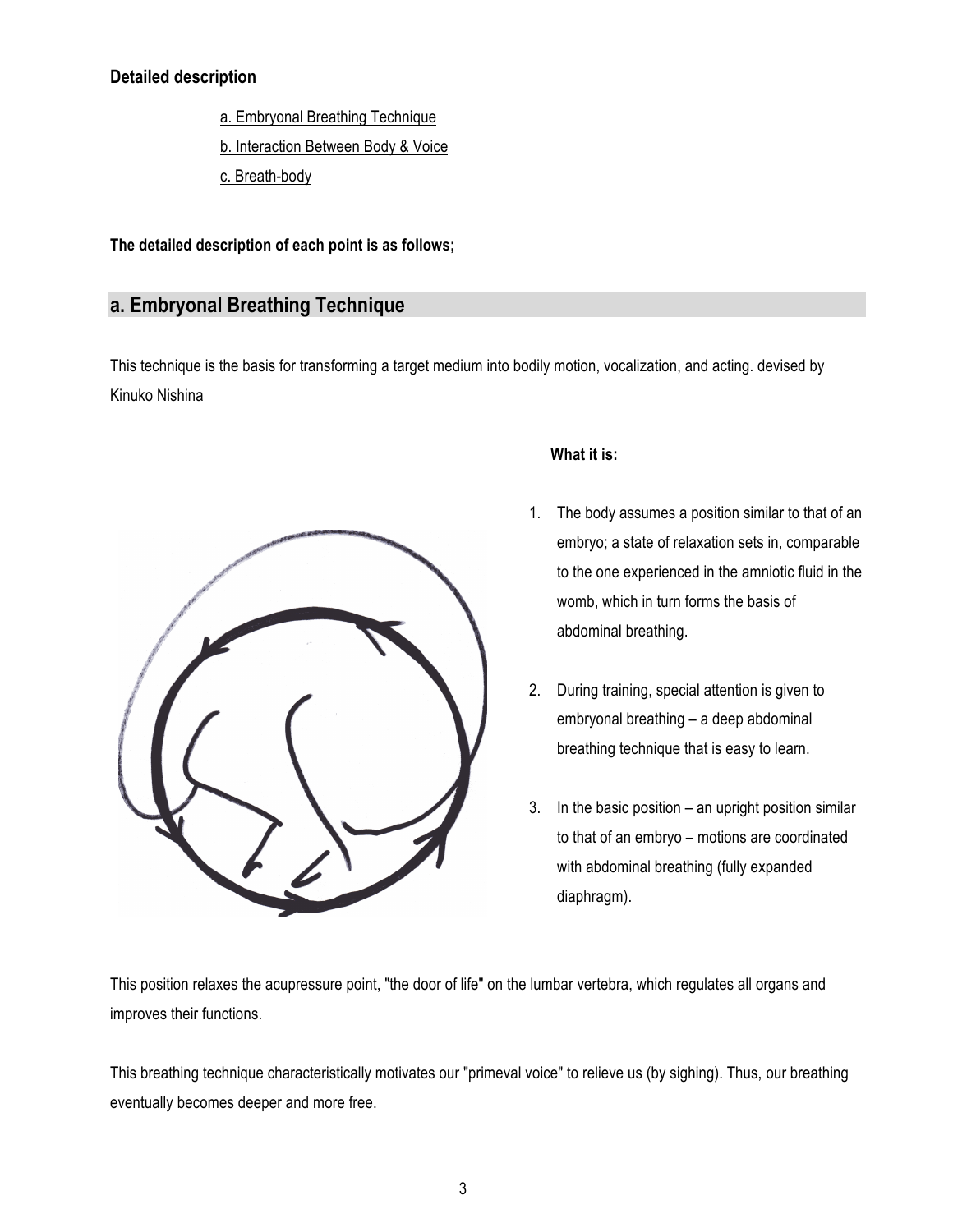# **b. Interaction Between B**ody **& Voice**

We analysis of parallel structures of the transformation; one is processes necessary for the voice to generate bodily motion and another one is the processes necessary for bodily motion to generate the voice are analyzed. Each one of these channels simultaneously generates impression & expression.

**"Body"** denotes a distinct physical creation process. It does not mean the portrayal of information on the stage, but the creation of characters in a space. Abstract, imaginary information is delivered to the spectator, which also permits the input of his own entirely personal vision.

**"Voice"** is the reflection of breathing from the spinal column. It encompasses the observation of how the breathing process is transformed by circular motions.

Through the combination of **"Body & Voice",** a synchronization of body language and time-space evolves, enhanced by sound, which is the portrayal of the interconnection of the 31 elements listed below:

**Enclose – Enter – Invade – Melt – Be Distorted – Curve – Be Broken – Vibrate – Move – Pass – Reflect – Hide – Wrap – Overlap – Deviate – Take Off – Lose – Go Out – Be Transparent – Disappear – Partition – Be Spirit – Fall to Pieces – Burst – Expand – Proliferate – Continue – Join Together – Tie Up – Become Entangled – Become Cubic – Imply.**

**Body & Voice** as an instrument / tool to achieve vitalization and relaxation **Body & Voice** as the reaction & action of breathing through the spinal column **Body & V**oice as the graphic basis for drawing images or pictures **Body & Voice** for the discovery, recollection and portrayal of the subconscious **Body & Voice** for the synchronization of motion through voice or voice through motion **Body & Voice** for composing emotions of what we cannot express with words **Body & Voice** for spiritual and physical clearness for a holistic way of life